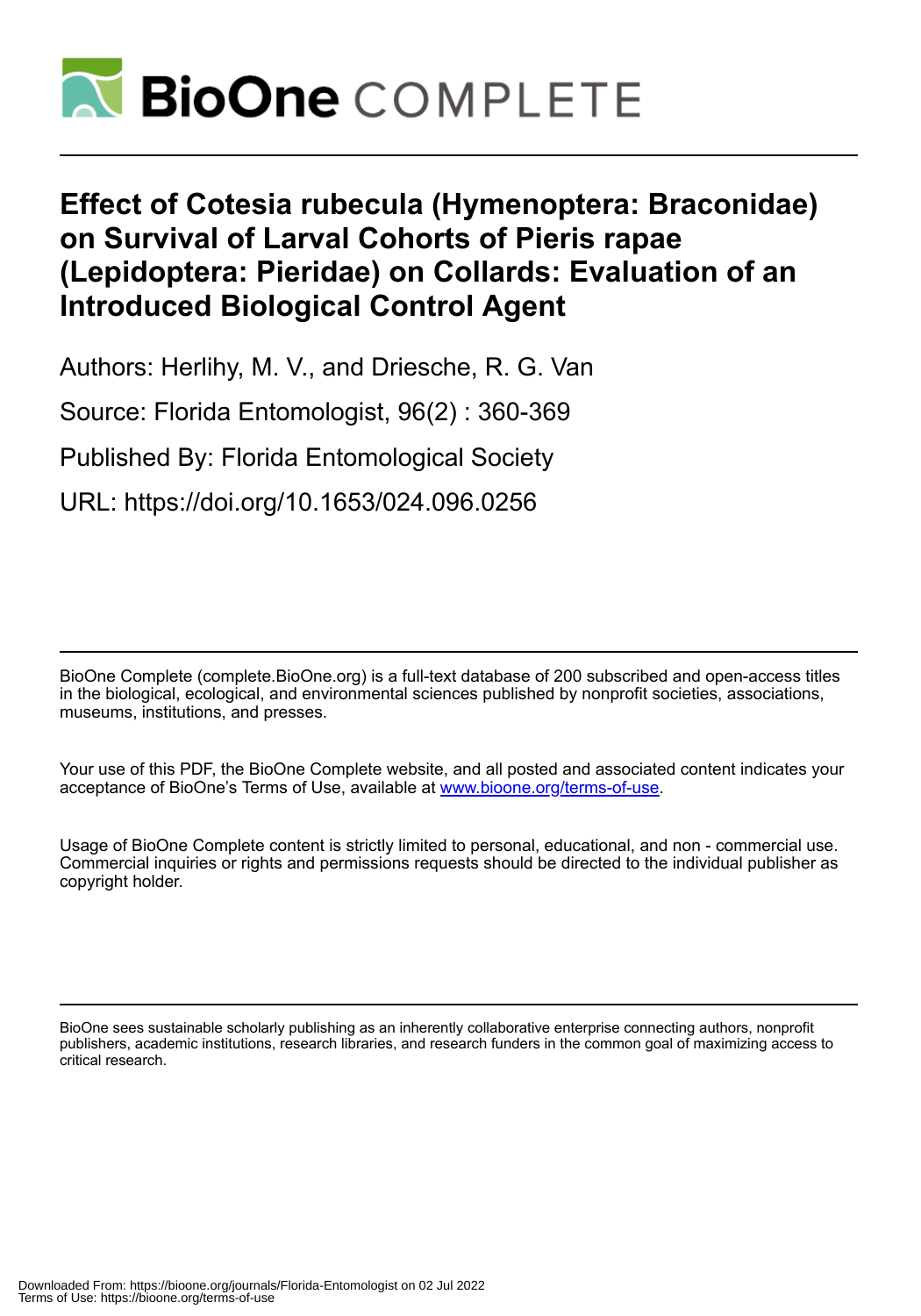## EFFECT OF *COTESIA RUBECULA* (HYMENOPTERA: BRACONIDAE) ON SURVIVAL OF LARVAL COHORTS OF *PIERIS RAPAE* (LEPIDOPTERA: PIERIDAE) ON COLLARDS: EVALUATION OF AN INTRODUCED BIOLOGICAL CONTROL AGENT

M. V. HERLIHY<sup>1,\*</sup> AND R. G. VAN DRIESCHE<sup>1</sup>

1 Dept. of Environmental Conservation, University of Massachusetts, Holdsworth Hall, Amherst, MA 01003, USA

#### \*Corresponding author; E-mail: meganvh622@gmail.com

#### **ABSTRACT**

Survival of artificial cohorts of larvae of the imported cabbageworm, *Pieris rapae* (L.), was assessed in a collard (*Brassica oleracea* L., var. *acephala*) patch on an organic vegetable farm in western Massachusetts. We recorded a significant drop in survival of larvae between the 4th and 5th instar due to parasitism by the parasitoid *Cotesia rubecula* (Marshall), which was introduced to New England from China in 1988. This was a large change from the survivorship pattern of *P. rapae* observed in the same area in 1985-1986, in which there was a significant drop in survival between 5th instars and pupae due to *Cotesia glomerata* (L.), the dominant parasitoid of *P. rapae* in New England at the time. In our study, parasitism by *C. rubecula* averaged 62.4 ± 8.6%, while no parasitism by *C. glomerata* was observed. The introduction of *C. rubecula* is now very likely to be benefitting organic vegetable producers in western Massachusetts, killing more larvae and at an earlier life stage than the previous parasitoid, reducing the potential for damage to cole crops.

Key Words: biological control, parasitoid displacement, imported cabbageworm, effectiveness *Cotesia glomerata*

#### **RESUMEN**

La supervivencia de cohortes de larvas del gusano del repollo, *Pieris rapae* (L.), establecidas artificialmente en plantas de col (*Brassica oleracea* L., var. *acephala*), fue evaluada en una finca productora de vegetales orgánicos en el oeste de Massachusetts. Registramos una reducción en la supervivencia de larvas entre el 4to y 5to instar, causado por el parasitismo del agente de control biológico *Cotesia rubecula* (Marshall), el cual fue introducido al estado de Nueva Inglaterra proveniente de China en 1988. Se observó un cambio considerable en el patrón de supervivencia de *P. rapae* con respecto a lo registrado en un estudio previo entre 1985-1986 en la misma area, en el cual se encontró una reducción de la supervivencia en el 5to instar y el estado pupal causado por *Cotesia glomerata* (L.), el parasitoide dominante de *P. rapae* en Nueva Inglaterra en ese momento. En nuestro estudio el parasitismo por *C. rubecula* promedio 62.4 ± 8.6%, mientras que no se observó parasitismo por *C. glomerata*. Estos resultados muestran que la introducción *C. rubecula* probablemete está beneficiando a los agricultores orgánicos de vegetales en el oeste de Massachusetts, eliminando más larvas y cuando estas son más pequeñas con respecto al parasitoide establecido anteriormente, reduciendo así el potencial de daños significativos a cultivos de coles.

Palabras Clave: control biológico, desplazamiento de parasitoides, gusano importado del repollo, eficacia, *Cotesia glomerata*

The imported cabbageworm, *Pieris rapae* (L.) (Lepidoptera: Pieridae), is an invasive pest of *Brassica* crops in North America, Australia, and New Zealand (Jones et al. 1980). In the United States, 2 biocontrol agents have been released against *P. rapae* larvae during different historical periods, to reduce feeding damage to an acceptable level to growers.

The gregarious parasitoid *Cotesia glomerata* (L.) (Hymenoptera: Braconidae) was released in 1884

near Washington, D.C. (Clausen 1978). *Cotesia glomerata* parasitizes first and second instars of *P. rapae*, and kills *P. rapae* larvae at the end of the fifth instar, after most *P. rapae* larval feeding has occurred, so that parasitism usually does little to reduce within generation *P. rapae* damage. Indeed larvae parasitized by *C. glomerata* generally consume more food than unparasitized larvae during their development (Rahman 1970), although this varies with parasitoid brood size (Harvey 2000).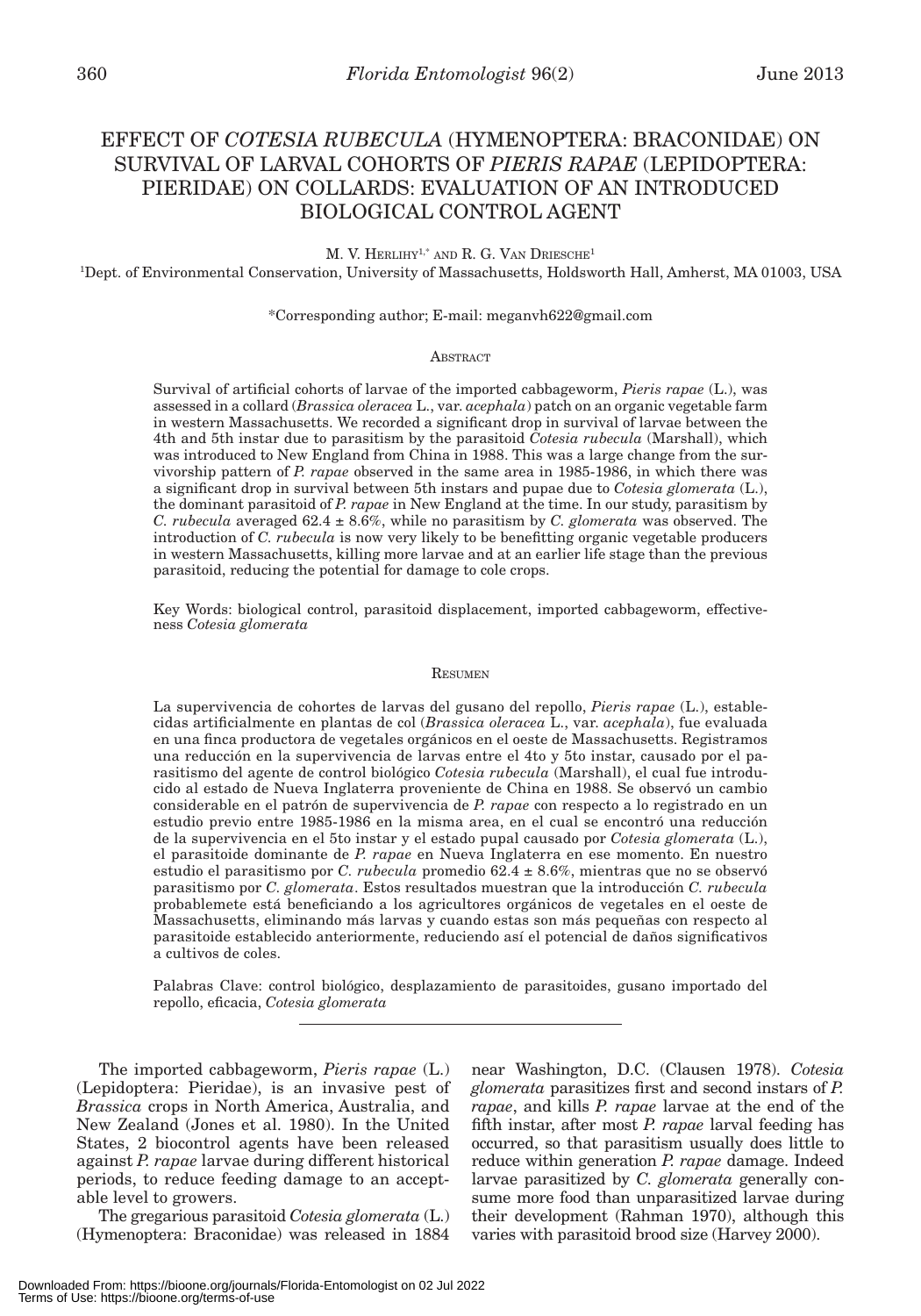The second introduced larval parasitoid was *Cotesia rubecula* (Marshall) (Hymenoptera: Braconidae), a solitary, host-specific parasitoid*.*  Introductions of this species occurred from 1960 to 1992 (Puttler et al. 1970; Williamson 1971 & 1972; Parker & Pinnell 1972; McDonald & Kok 1992; Lee & Heimpel 2005; Wold-Burkness et al. 2005). In 1988, releases of a Chinese strain of this species were made at 17 different locations in New England (Van Driesche & Nunn 2002). Like *C. glomerata*, *C. rubecula* attacks first and second instars of *P. rapae*, but kills fourth instars, before most feeding has occurred (Le Masurier & Waage 1993). Total feeding per larva is greatly reduced since 85% of feeding occurs in the last instar (Parker & Pinnell 1973) and final weight of *C. rubecula*-parasitized larvae is only 5-10% of that of mature healthy 5<sup>th</sup> instars (Harvey et al. 1999).

Furthermore, from an intergenerational perspective, while direct comparisons of rates of parasitism by these 2 *Cotesia* species are few, in a recent regional survey in the northern United States and Canada (Herlihy et al. 2012), average rates of parasitism were higher  $(47 \pm 3\%)$  [95% CI, *n* = 1041]) for *C. rubecula* than *C. glomerata*  $(25 \pm 3\%$  [95% CI,  $n = 641$ ]), across 32 sites, with sites being dropped for each species if it was not present. Recoveries of these species in this survey were nearly all disjunct and *C. rubecula* has largely replaced *C. glomerata* in the United States above latitude N 38° 48', indicating that it is the superior competitor in that region (Herlihy et al. 2012). Such displacement, not the focus of this study, likely results from both intrinsic superiority of *C. rubecula* larvae (which are mandibulate and kill the non-mandibulate *C. glomerata* larvae in cases of co-parasitism) (Laing & Corrigan 1987) and behavioral traits that enable *C. rubecula* wasps to more efficiently find and exploit *P. rapae* (Cortesero et al. 1997). High rates of parasitism of *P. rapae* larvae in organic vegetation farms in western Massachusetts are now the norm, averaging 75% in both spring (Van Driesche 2008) and fall (Van Driesche unpub.) (Fig. 1).

Our study goal was to quantify the effects of *C. rubecula* on survivorship of *P. rapae* larval cohorts, using cage exclusion methods, and to compare the current survivorship pattern to that observed in western Massachusetts in the mid-1980s (Van Driesche 1988), when *C. glomerata* was the only important larval parasitoid of *P. rapae*. We predicted that (1) *C. rubecula* would be the dominant parasitoid because it has largely displaced *C. glomerata* in the study region (Van Driesche 2008; Herlihy et al. 2012), (2) rates of parasitism would be high, given the generally high levels of this species in earlier state surveys, and (3) survival of *P. rapae* larvae would decrease sharply from the fourth to fifth instar.

40 20  $\theta$  $\overline{z}$ Site No. Fig. 1. Distribution of parasitism rates by *Cotesia* spp. among organic vegetable farms in western Massachusetts in spring 2007 (data redrawn from Van Driesche (2008) and survey data of fall 2009, where the horizontal line is level of parasitism at site for cohort study in 2011. (Site numbers do not correspond between

#### MATERIALS AND METHODS

surveys.)

#### Massachusetts *Cotesia rubecula* Parasitism Surveys

A survey *Cotesia* parasitism of *P. rapae* larvae in organic vegetable farms or private gardens in western Massachusetts was conducted in fall of 2009, using the same protocols as a survey in the same region in spring of 2007 (Van Driesche 2008). In brief, 19 organic vegetable farms or gardens in the four western counties of Massachusetts were visited, and the cole crops present (cabbage, collards, broccoli, Brussels sprouts) were examined. The survey was conducted from 10 Sept to 22 Oct of 2009, and all *P. rapae* larval stages, pupae, emerged pupae, parasitoid cocoons (live or emerged) on plants were collected, until at least 30 individuals had been located. These were then taken to the laboratory and dissected. Parasitism by *C. rubecula* or *C. glomerata* was determined based on detection and recognition of parasitoid eggs or larvae in dissected host larvae, together with the number of parasitoid cocoons (live or emerged) found during the field search. Parasitized larvae plus parasitoid cocoons (live or emerged) formed the parasitized group, which was divided by the count of all host or parasitoid

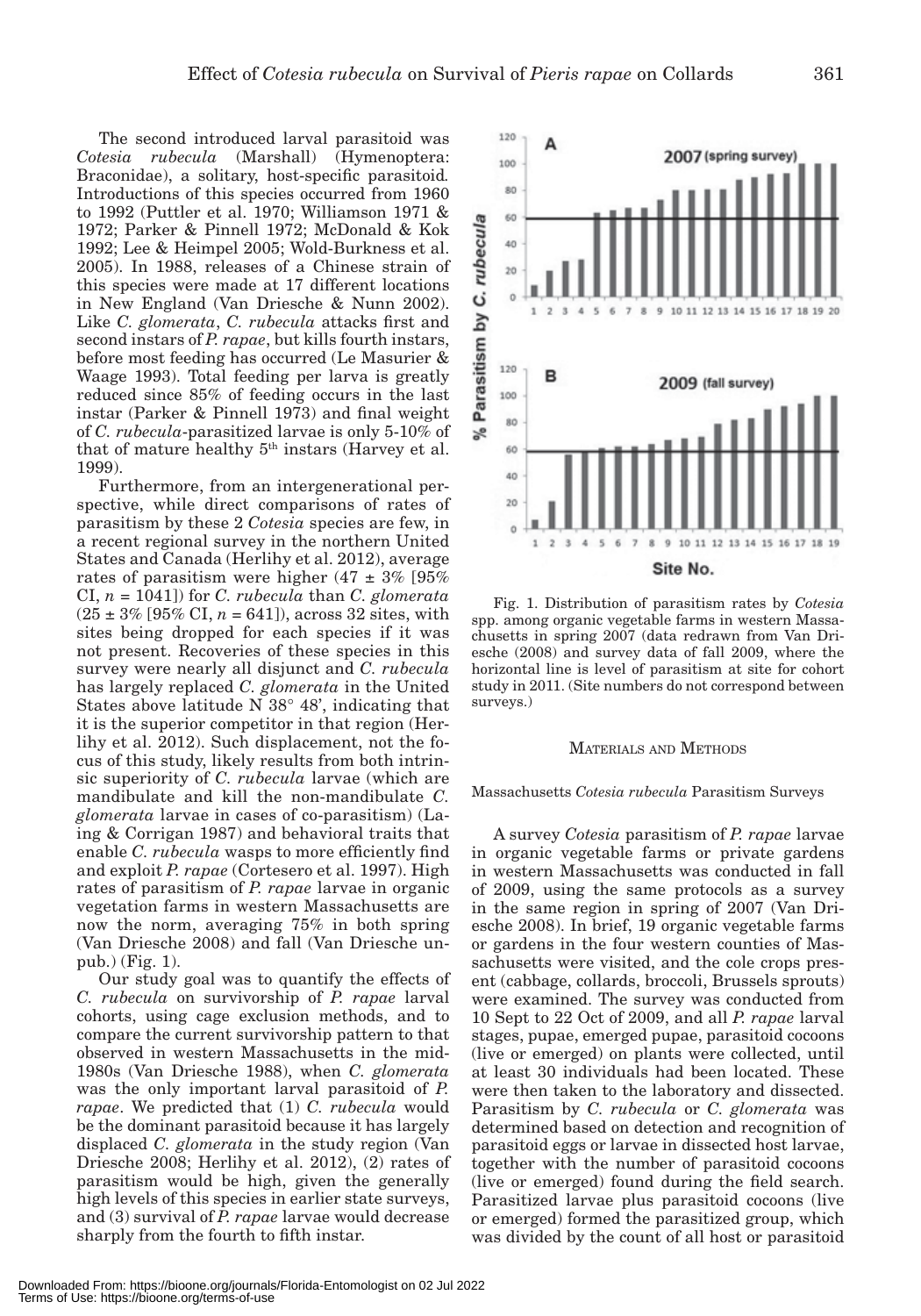stages collected to calculate the rate of parasitism (all other details as in Van Driesche [2008]). For *C. glomerata* cocoons, one group of cocoons was counted as one, since it represents one parasitized host.

## Study Location

In June of 2011, 130 collard seedlings were planted at an organic vegetable farm (Intervale Farm in Westhampton, Massachusetts,  $42^{\circ}17.41'$ N,  $72^{\circ}46.19'$ W to form an experimental plot where the interaction of *C. rubecula* and *P. rapae* larvae could be studied. Seedlings were planted in 6 rows of about 22 plants each, at 50 cm intervals. The land used for the patch had not been planted previously with cole crops, and was used the previous year for corn. In 2011, the area around the patch was planted to cole crops, corn, beans, and tomatoes. Neither the study patch nor the surrounding area were treated with pesticides during 2011.

## Plants

Before each of 4 experiments, groups of 70 large collard plants (c. 30 cm tall with 7-10 leaves) in 15 cm dia pots were purchased from Harvest Farm in Whately, Massachusetts, where they had been grown in greenhouses without pesticides. After purchase, plants were held for about 1 week in the laboratory and watered daily until used in the experiment. Two days before starting an experiment, plants were taken to the field plot to acclimatize to outdoor conditions. Potted plants were placed within the existing rows between soilgrown collard plants; there were 15 potted plants in each of the plot's 4 rows (which were used for the main treatments) and 10 potted plants in a fifth row (with larvae needed to determine the accuracy of visual estimation of parasitism rates). Pots were set into evenly spaced shallow holes dug in the ground to help conserve moisture and prevent pots from blowing over, and were watered every other day during the experiment.

Insect Rearing, Handling, and Inoculation of Experimental Plants

*Pieris rapae* larvae used came from a laboratory colony initiated with butterflies collected at local sites near Amherst, MA, in 2010 and reared on collards. Butterflies were provided with sugar solution ("Instant Hummingbird Nectar," Perky Pet Woodstream Corp. Lititz, PA) and allowed to oviposit on collard seedlings. After egg hatch, larvae were reared on seedling collards until just beyond the neonate stage (e.g., having taken their first meal and turned from yellow to green due to food in their guts). Young  $1<sup>st</sup>$  instars were then taken, along with plants, to the field site where larvae were placed on the experimental plants using a paintbrush dipped in nectar water (sugar induces plant acceptance by neonates). Five  $1<sup>st</sup>$ instars were placed on each potted plant.

## Experimental Design

We tested the effects of 4 levels of natural enemy exclusion on survival of our cohorts of *P. rapae* larvae: (1) no exclusion (uncaged plants without Tanglefoot [Contech Enterprises Inc. Victoria, BC, Canada] on pots), (2) full exclusion (plants inside net sleeves and with Tanglefoot on pots), and (3, 4) 2 levels of partial exclusion, being either with sleeves and no Tanglefoot, or the reverse. There were 15 plants (replicates) for each level of exclusion and each plant was considered an experimental unit. Treatments were placed within their own rows, with all 15 plants arranged in one row, but immediately next to  $(< 0.5$  m) a similar row of plants for treatments 2, 3, and 4. The maximum distance between pots of different treatments was 1.5 m. The experiment was repeated 4 times (Jul, Aug, Sept and Oct) to determine if important seasonal variation existed, as suggested by the slightly higher levels of *C. glomerata* parasitism in a fall survey vs. spring survey in Massachusetts (Van Driesche unpub. [Fall] vs. Van Driesche 2008 [Spring]). The same plot was used for all 4 runs of the experiment, but in each run, treatments were assigned to different rows.

In 2 of the 4 treatments, Tanglefoot was applied to pots to prevent walking predators from moving up the pots from the soil onto the plants. Tanglefoot was painted once in a band around the outsides of each pot in this treatment at the beginning of the experiment. For 2 of the 4 treatments, organdy sleeves were placed over the entire plant to exclude flying predators and parasitoids. Sleeves were held slightly away from the foliage of the potted plants by 4 stakes driven into the ground around each pot; sleeves were fitted over the stakes, dropping to the mid-pot level (about 5 cm above soil level). The bottom edges of the sleeves were left loose and were not secured to pots in order to facilitate sleeve removal, which was needed for frequent counting of larvae and watering of plants.

During insect counts, parasitism was estimated visually (based on shift in caterpillar color from green to whiter tones and visible shapes of parasitoids larvae in caterpillars) as soon as parasitism could be detected; however, these putatively parasitized larvae were left on plants for continued observation. To determine the relationship between visual estimates of parasitism and the real rates of parasitism (as would have been seen in dissection if larvae were removed and killed), in the fifth row we placed ten additional potted plants without organdy bags or Tanglefoot. Larvae in this group were placed on plants at the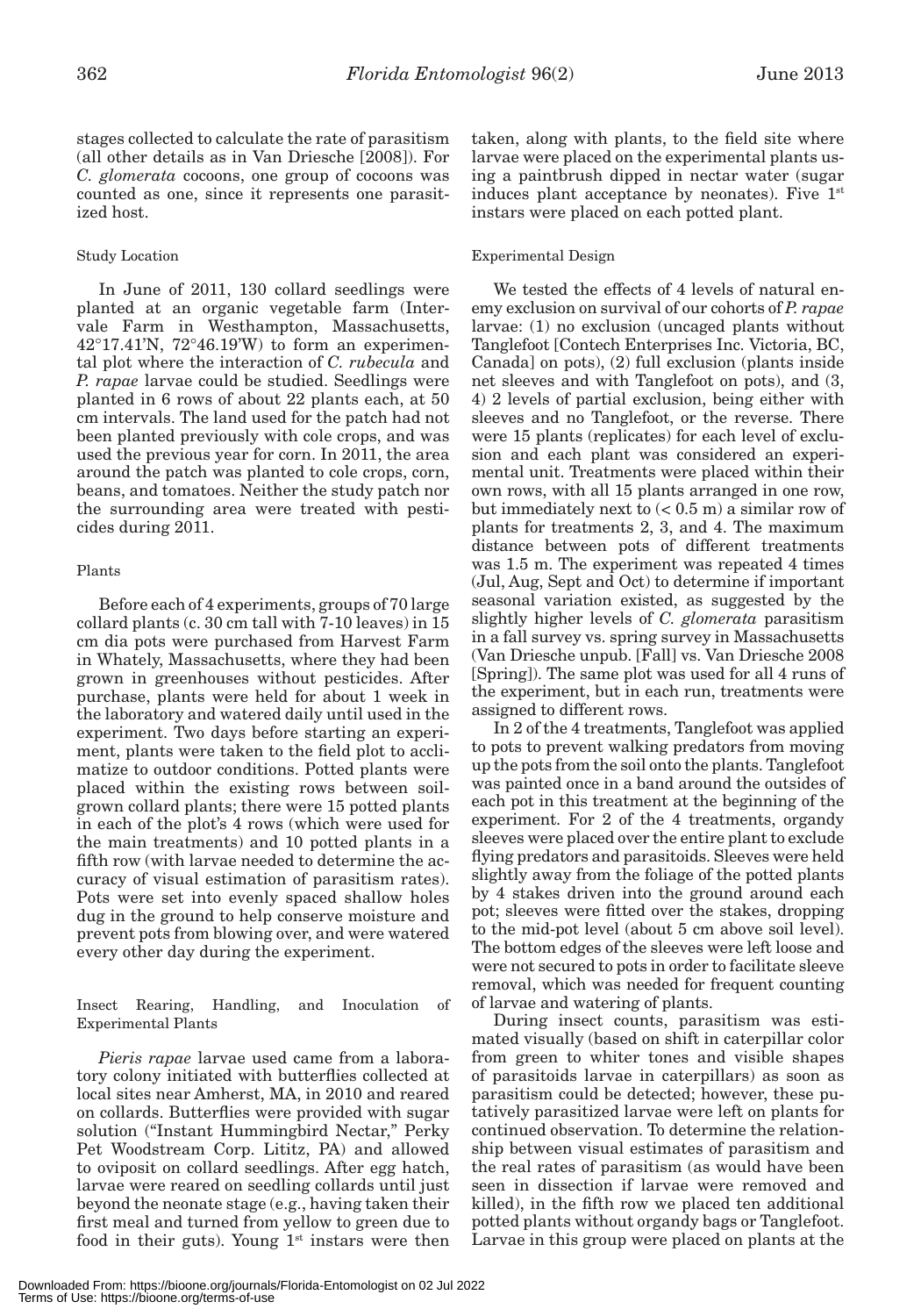same time and in the same manner as for the cohorts of the main experiment. When larvae in the cohorts reached the fourth instar, we conducted a visual estimate of parasitism in the same manner as for the main experiment. We then checked our visual estimate by dissecting these extra larvae in the laboratory, using the same characters for species recognition as described in Herlihy et al. (2012). The comparison of parasitism rates of these larvae via field visual assessments and their subsequent dissection in the laboratory allowed us to measure the accuracy of our visual assessments of parasitism in the main experiment.

#### Data Collection

We counted surviving *P. rapae* larvae on all potted plants at a series of time points from first instars to pupae. Larval survival was checked visually in the field by examining potted plants leaf by leaf, recording all living larvae (by instar) and any parasitoid cocoons. For treatments in which plants were covered with organdy sleeves, these were lifted up to examine plants and then replaced. If any wild *P. rapae* eggs were found on unsleeved experimental plants, they were removed. During the first 2 runs (7-20 Jul and 4-16 Aug), plants were examined every second day, providing 6 observations per run. During the last 2 runs (3-24 Sept and 27 Sept to 17 Oct), the plants were initially examined every second day, but larvae developed more slowly due to lower temperatures and therefore after the first 2 observations the period between observations was changed to every third day, providing 7 observations in run 3 and 8 in run 4.

When the surviving larvae of a cohort reached the fourth instar, each larva was assessed visually in the field and classified as parasitized or not, by either *C. rubecula* or *C. glomerata*. (Parasitism by this stage was visible due to a change in body color and parasitoid species was recognized by larval size and appearance, changes which were

familiar to us from rearing both parasitoids in the laboratory).

#### Life Table Construction

Life tables were constructed for cohorts of larvae from treatment groups within each monthly run of the experiment, but only 4 life tables (one per treatment, pooled over months) are presented. We used the marginal rate equation  $m_B = d_B/$  $(1-m_A)$ , where  $m_B$  is the marginal attack rate of the parasitoid,  $d_{B}$  is the death rate from parasitism, and  $m_A$  is the marginal attack rate for predation (here, disappearance), to calculate the underlying rates of parasitoid attack from the observed rates of parasitism and disappearance for fourth instars in life tables (the only stage with 2 observed mortality factors) (Elkinton et al. 1992).

#### Statistical Analyses

All statistical analyses were conducted using the program R (version 2.13.1). For *P. rapae* stage survival, analyses were based on insect counts (of particular stage) per plant, while for parasitism, data were proportions (of fourth instars) parasitized. Parasitism data were arcsine transformed in order to meet the assumption of normality. Number of survivors for selected *P. rapae* life stage and rates of parasitism were compared across run dates (month). Rates of parasitism were compared using a t-test for treatments with and without sleeves. Survival data were analyzed with an ANOVA, followed by a Tukey HSD test.

#### **RESULTS**

#### Rates of *C. rubecula* Parasitism in Regional Surveys

The rate of *C. rubecula* parasitism observed in the 2011 cohort survival experiment study (59- 60% apparent parasitism [Table 1]) was typical of

TABLE 1. NUMBER OF LARVAE REACHING DESIGNATED LIFE STAGES AND RATES OF *COTESIA RUBECULA* PARASITISM FOR *PIERIS RAPAE* LARVAL COHORTS SUBJECTED TO DIFFERENT LEVELS OF NATURAL ENEMY EXCLUSION, IN AN EXPERIMENTAL COLLARD FIELD IN WESTAMPTON, MASSACHUSETTS (POOLED OVER FOUR EXPERIMENTAL MONTHS [JUL-OCT, 2011]).

|                     | $\mathrm{No}$ <sup>1</sup> of larvae surviving to |                | $%$ Parasitism <sup>2</sup> |                 |  |
|---------------------|---------------------------------------------------|----------------|-----------------------------|-----------------|--|
|                     | $5th$ instar                                      | Pupae          | Apparent rate $(n)$         | Marginal rate   |  |
| $S(-)$ , TF $(-)^3$ | $15a^4(5%)$                                       | 11 a $(3.7\%)$ | $59$ aA $(68)$              | 72aA            |  |
| $S(-), TF(+)$       | 16 a $(5.3\%)$                                    | 9 a $(3%)$     | $60$ aA $(75)$              | 73aA            |  |
| $S (+), TF (-)$     | 102 b (34%)                                       | 82 b (27.3%)   | 4 bB (129)                  | 5 <sub>bB</sub> |  |
| $S (+), TF (+)$     | 136 b $(45.3\%)$                                  | 109 b (36.3%)  | 1 bB(146)                   | 1 <sub>bB</sub> |  |

1 Number of 300 original first instars surviving to stage.

2 Parasitism rates measured when host cohorts reach the fourth instar

Treatments:  $S =$  sleeved, TF = tangle foot;  $\cdot$  is without this type of exclusion;  $\cdot$  is with the type of exclusion

4 Differing lower case letters denotes statistically significant differences within columns (Tukey HSD test). Differing upper case letters denotes statistically significant differences within rows (Tukey HSD test) (for parasitism only).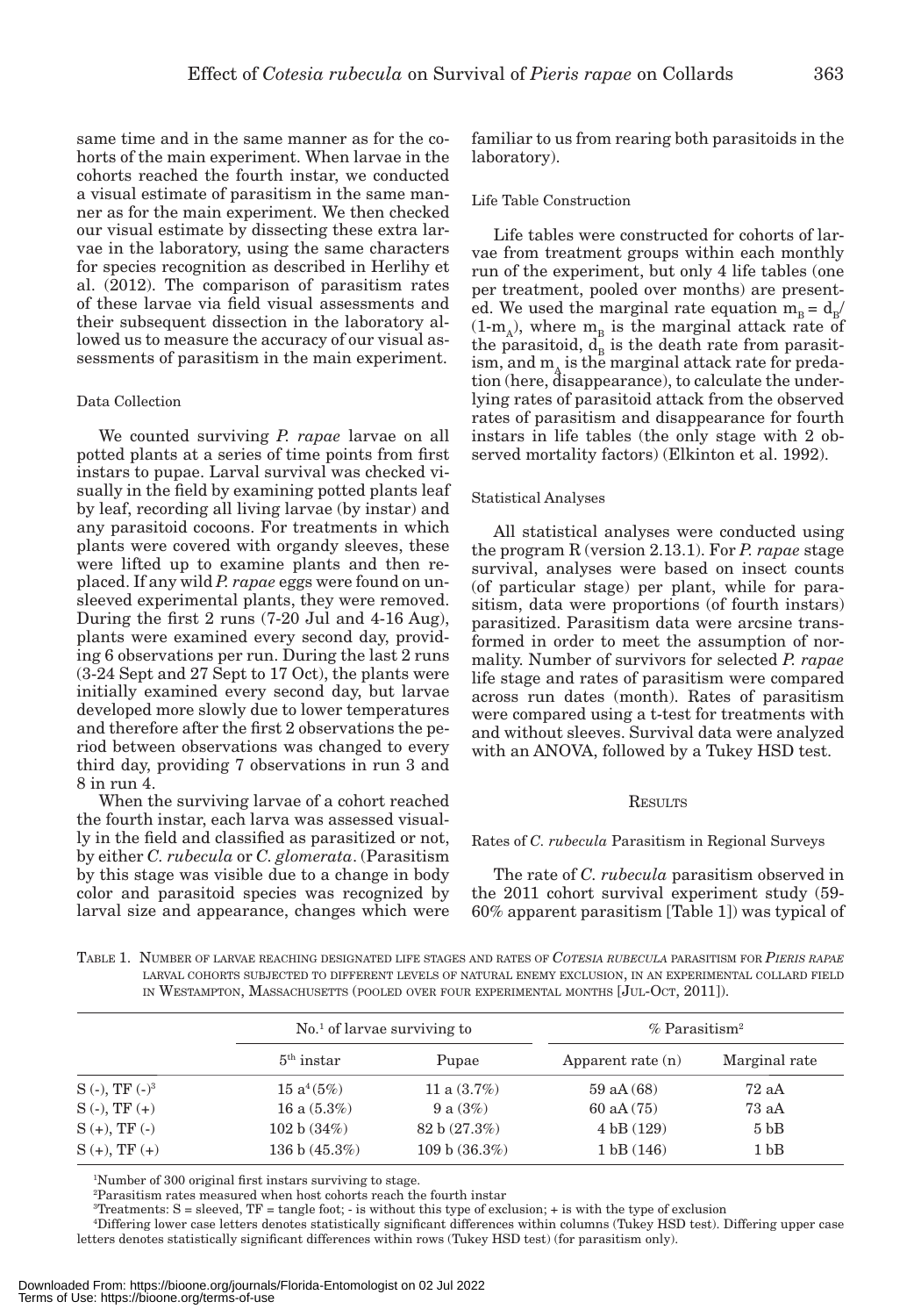those seen in surveys under similar conditions in western Massachusetts in spring of 2007 and fall of 2009 (Figs. 1A and 1B), which together covered 39 locations. In the spring 2007 survey, 16 of 20 sites had *C. rubecula* parasitism rates equal or higher than the 2011 cohort study site, and in the fall 2009 survey, 17 of 19 sites did so. This indicates that results from our detailed cohort study are representative of results across western Massachusetts.

#### Survival of *P. rapae* Cohorts

A 3-factor (month, sleeves, and Tanglefoot) factorial ANOVA showed that month of exposure had no significant effect on survival to fifth instar (*F*  $= 0.17$ ; df = 3; *P* = 0.92) or survival to pupa (*F* = 0.05;  $df = 3$ ;  $P = 0.83$ ). Therefore, in further analyses, data were pooled across months to explore differences among the 4 levels of natural enemy exclusion.

In a 2-factor (sleeves and Tanglefoot) factorial ANOVA, differences in the survival of experimental cohorts to the pupal stage with sleeves (presence vs. absence) and Tanglefoot (presence vs. absence) as factors were highly significant (ANOVA,  $F = 63.2$ ; df = 3;  $P < 0.0001$ ). Survival of cohorts to the pupal stage with and without Tanglefoot did not differ significantly (for exposed [not sleeved]: *t*   $= 0.21$ , df = 6;  $P = 0.84$ ; for sleeved:  $t = 2.43$ , df = 6;  $P = 0.051$ ). Survival to the pupal stage in cohorts without organdy sleeves averaged  $3.0 \pm 2.9\%$  with Tanglefoot and  $3.7 \pm 2.7\%$  without Tanglefoot (pooled over all experimental runs). Survival to the pupal stage for cohorts on sleeved pots averaged  $36.3 \pm 6.6\%$  with tanglefoot and  $27.3 \pm 3.4\%$ without Tanglefoot (Table 1).

Because *C. rubecula* kills its hosts in the fourth instar, we also compared rates of survival to the fifth instar for treatments in all 4 runs. Differences in the survival of experimental cohorts to the pupal stage with sleeves (presence vs. absence) and tangle foot (presence vs. absence) as factors were highly significant  $(F = 53.4; df = 3;$  $P < 0.0001$ ). Survival to the fifth instar in cohorts without organdy sleeves averaged  $5.3 \pm 2.9\%$  with Tanglefoot and  $5.0 \pm 1.3\%$  without Tanglefoot (pooled over all experimental runs). Survival to the fifth instar for cohorts on sleeved pots averaged  $43.0 \pm 8.7\%$  with Tanglefoot and  $33.4 \pm 5.2\%$ without Tanglefoot (Table 1).

The survival of larvae in cohorts (Fig. 2) in all treatments decreased at a steady rate after an initial sharp drop between the first and second instar (which was seasonally more obvious in July and August), which was likely due to a combination of predation and failure of young larvae to establish and feed. There was another sharp drop in the number of larvae (considering visually parasitized larvae as "dead" for this comparison) in the unsleeved treatments during the fourth instar,



TF S- Tanglefoot and Sleeve

Fig. 2. The number of surviving *P. rapae* larvae (from first instar to pupa) in artificial cohorts established on potted collards in 4 successive months in 2011 on an organic vegetable farm in Westhampton, Massachusetts, USA. All cohorts began with 75 larvae on day zero. "Healthy" is defined as larvae that are alive, present, and not visibly parasitized (early stage parasitism is not detectable in living larvae). Numbers in parentheses on the x-axes are the dominant instar in the cohort on that sample date.

due to the effect of parasitism by *C. rubecula*. The fourth instar was the first point at which parasitism could be scored visually and was the instar in which larvae parasitized by *C. rubecula* died.

#### Parasitism of *P. rapae* by *C. rubecula*

Comparison of visually determined rates of parasitism to rates seen in larval dissection for 48 fourth instars placed in the experimental plot for this purpose (on the same dates as the cohort larvae in the main experiment) revealed that our estimates of the rates of parasitism by visual determination was 94% accurate. For these larvae, rates of parasitism based on visual inspection (65%) versus dissection of the same larvae (71%) were not sig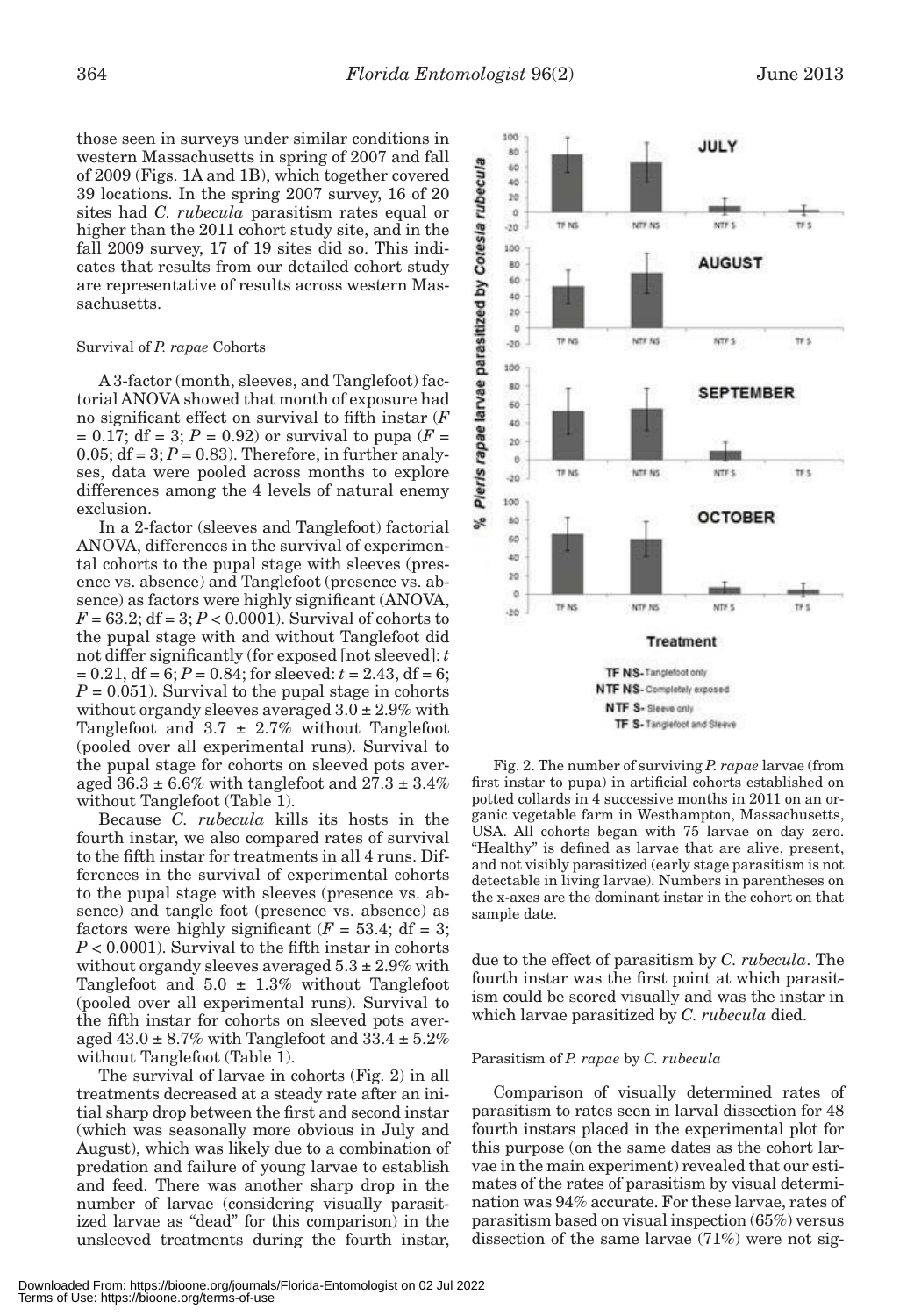nificantly different based on an unpaired t-test (*t*  $= 0.81$ ; df  $= 4$ ;  $P = 0.47$ ). The few cases of error in assessing parasitism visually were larvae that appeared unparasitized in the field but found to be parasitized upon dissection. There were no cases of larvae being classified as parasitized in the field by visual inspection that upon dissection were found not to be parasitized. Consequently, our reported parasitism rates are conservative.

A 2-factor (month, treatment) factorial ANO-VA found that there was no effect of month on parasitism rates ( $F = 0.0805$ ; df = 3;  $P = 0.97$ ), and therefore data on parasitism were pooled by month to examine the effects of treatments on rates of parasitism. For treatments lacking organdy sleeves the rate of parasitism by *C. rubecula* was high  $(62.4 \pm 8.6\%)$  (Fig. 3), in contrast to treatments protected by organdy sleeves, in



which very little parasitism occurred  $(4.2 \pm 4.0\%)$ (ANOVA:  $F = 66.73$ ; df = 3;  $P < 0.001$ ). As with the survival data, the only significant difference in parasitism rates was between sleeved and exposed plants, with no effect of the presence or absence of tanglefoot on pots (Table 1).

Cohort Life Tables and Marginal Rates of Parasitoid Attack

Life tables for all treatments (4) by all runs (4) were constructed (16 tables) and examined. However, since run date (month of experiment) had no significant effect on any survival or parasitism parameters examined, tables were collapsed across run dates within treatments and the resultant 4 summary life tables, one per treatment, are presented (Table 2).

In a 3-way ANOVA of the effect of treatment, instar (first through fourth only) and run date on survival, we found no significant 3-way interaction ( $F = 0.75$ ; df = 27;  $P = 0.65$ ), but there was a significant effect of run date on survival during the early instar stages in all treatment types  $(F =$ 2.8,  $df = 3$ ,  $P = 0.045$ ). For this analysis, parasitized fourth instars were considered alive. Specifically, there was a significant difference between survival of all instars (first through fourth only) in all treatment types between the July and October experimental runs, but not between survival of instars in all treatment types of any other months based on a Tukey HSD test.

Marginal rate analysis (Table 1) revealed that parasitoid attack rates summed over both unsleeved treatment types (with and without Tanglefoot) were on average 13 percentage points higher (59.5 vs. 72.5%) than the apparent parasitism by *C. rubecula* as directly observed in field sampling.

#### **DISCUSSION**

Because it is often not feasible to monitor a biological control agent for many years after its release, an alternative is to measure the effects of the biological control agent after a lapse of some years, after it has had an opportunity to become fully effective. Monitoring cohorts of individuals with known and standardized age structures and starting points can provide especially useful data. In this case, use of cohorts of *P. rapae* larvae on potted collard plants placed on an organic farm, with and without natural enemy exclusion, allowed us to quantify losses by instar, giving a more precise measure of the survival patterns of *P. rapae* life stages in the field over time. Monitoring cohorts allowed us to determine that there is a relatively large drop in survival (72.5%) between the fourth and fifth instars due to parasitism by *C. rubecula* (see Table 2, average marginal rates

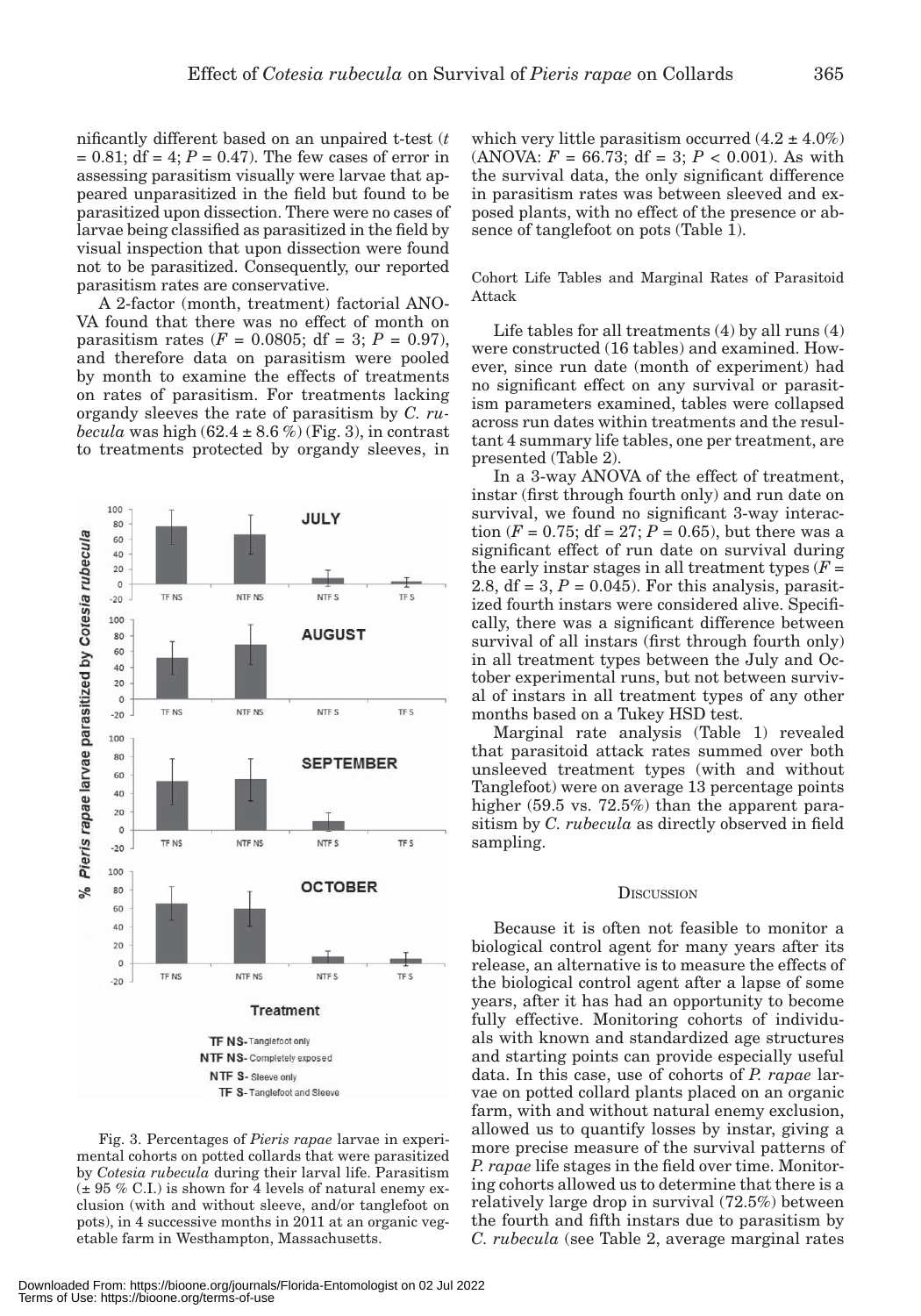TABLE 2. LIFE TABLES FOR COHORTS OF *PIERIS RAPAE* LARVAE ON POTTED COLLARDS DEPLOYED IN <sup>A</sup> COLLARD PATCH AT AN ORGANIC VEGETABLE FARM, INTERVALE FARM, IN WESTHAMPTON, MA, SUMMED OVER 4 MONTHS (JUL, AUG, SEP, OCT) IN 2011, WITH 4 LEVELS OF NATURAL ENEMY EXCLUSION (+/-TANGLE FOOT ON POTS CROSSED WITH +/-SLEEVES OVER PLANTS).

|              |                          |              |     |        |                         | Apparent mortality |        |
|--------------|--------------------------|--------------|-----|--------|-------------------------|--------------------|--------|
|              |                          | <b>Stage</b> |     | Factor |                         | <b>Stage</b>       | Factor |
| Stage        | Factor                   | $\mathbf{I}$ | dx  | dx     | Marginal<br>attack rate | qX                 | $q$ x  |
| L1           |                          | 300          | 147 |        |                         | 49                 |        |
|              | Disappeared              |              |     | 147    |                         |                    | 49     |
| L2           |                          | 153          | 43  |        |                         | 28                 |        |
|              | Disappeared              |              |     | 43     |                         |                    | 28     |
| L3           |                          | 110          | 37  |        |                         | 34                 |        |
|              | Disappeared              |              |     | 37     |                         |                    | 34     |
| L4           |                          | 73           | 57  |        |                         | 78                 |        |
|              | Disappeared              |              |     | 13     |                         |                    | 18     |
|              | Parasitized <sup>1</sup> |              |     | 44     | 73                      |                    | 60     |
| L5           |                          | 16           | 7   |        |                         | 44                 |        |
|              | Disappeared              |              |     | 7      |                         |                    | 44     |
| $\mathbf{P}$ |                          | 9            |     |        |                         |                    |        |
|              | Not observed             |              |     |        |                         |                    |        |

## **Tangle foot No Sleeve**

## **No Tangle foot No Sleeve**

|                |                          |              |                |                |                         | Apparent mortality |        |
|----------------|--------------------------|--------------|----------------|----------------|-------------------------|--------------------|--------|
|                |                          | <b>Stage</b> |                | Factor         |                         | Stage              | Factor |
| <b>Stage</b>   | Factor                   | $\mathbf{I}$ | D <sub>X</sub> | dx             | Marginal<br>attack rate | $q$ x              | $q$ x  |
| L1             |                          | 300          | 144            |                |                         | 48                 |        |
|                | Disappeared              |              |                | 144            |                         |                    | 48     |
| L2             |                          | 156          | 28             |                |                         | 18                 |        |
|                | Disappeared              |              |                | 28             |                         |                    | 18     |
| L3             |                          | 128          | 62             |                |                         | 48                 |        |
|                | Disappeared              |              |                | 62             |                         |                    | 48     |
| L <sub>4</sub> |                          | 66           | 51             |                |                         | 77                 |        |
|                | Disappeared              |              |                | 12             |                         |                    | 18     |
|                | Parasitized <sup>1</sup> |              |                | 39             | 72                      |                    | 59     |
| L5             |                          | 15           | $\overline{4}$ |                |                         | 27                 |        |
|                | Disappeared              |              |                | $\overline{4}$ |                         |                    | 27     |
| $\mathbf{P}$   |                          | 11           |                |                |                         |                    |        |
|                | Not observed             |              |                |                |                         |                    |        |

1 In all cases, parasitized *Pieris rapae* larvae were parasitized by *Cotesia rubecula*.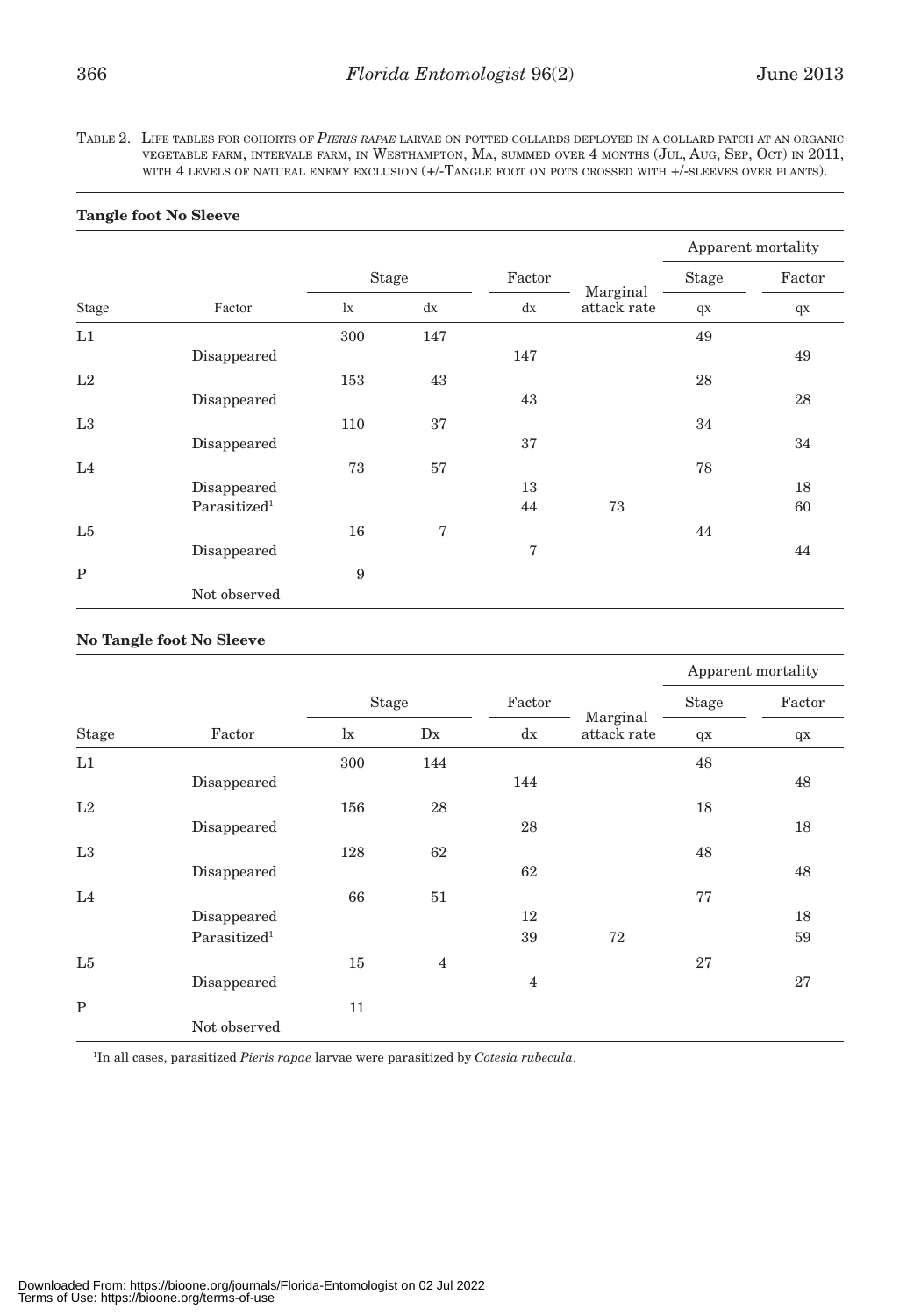TABLE 2. (CONTINUED) LIFE TABLES FOR COHORTS OF *PIERIS RAPAE* LARVAE ON POTTED COLLARDS DEPLOYED IN <sup>A</sup> COLLARD PATCH AT AN ORGANIC VEGETABLE FARM, INTERVALE FARM, IN WESTHAMPTON, MA, SUMMED OVER 4 MONTHS (JUL, AUG, SEP, OCT) IN 2011, WITH 4 LEVELS OF NATURAL ENEMY EXCLUSION (+/-TANGLE FOOT ON POTS CROSSED WITH +/-SLEEVES OVER PLANTS).

|                |                          |              |    |        |                         | Apparent mortality |                |
|----------------|--------------------------|--------------|----|--------|-------------------------|--------------------|----------------|
|                |                          | Stage        |    | Factor |                         | Stage              | Factor         |
| Stage          | Factor                   | $\mathbf{I}$ | dx | dx     | Marginal<br>attack rate | $q$ x              | $q$ x          |
| L1             |                          | 300          | 74 |        |                         | 25                 |                |
|                | Disappeared              |              |    | 74     |                         |                    | 25             |
| L2             |                          | 226          | 36 |        |                         | 16                 |                |
|                | Disappeared              |              |    | 36     |                         |                    | 16             |
| L3             |                          | 190          | 51 |        |                         | 27                 |                |
|                | Disappeared              |              |    | 51     |                         |                    | 27             |
| L4             |                          | 139          | 37 |        |                         | 27                 |                |
|                | Disappeared              |              |    | 31     |                         |                    | 23             |
|                | Parasitized <sup>1</sup> |              |    | 6      | $\overline{5}$          |                    | $\overline{4}$ |
| L <sub>5</sub> |                          | 102          | 20 |        |                         | 20                 |                |
|                | Disappeared              |              |    | 20     |                         |                    | 20             |
| $\mathbf P$    |                          | 82           |    |        |                         |                    |                |
|                | Not observed             |              |    |        |                         |                    |                |

#### **No Tangle foot with Sleeve**

### **Tangle foot with Sleeve**

| Stage       | Factor                   |              |    |                |              | Apparent mortality |        |
|-------------|--------------------------|--------------|----|----------------|--------------|--------------------|--------|
|             |                          | <b>Stage</b> |    | Factor         | Marginal at- | Stage              | Factor |
|             |                          | Lx           | dx | dx             | tack rate    | ]qx                | ]qx    |
| L1          |                          | 300          | 64 |                |              | 21                 |        |
|             | Disappeared              |              |    | 64             |              |                    | 21     |
| L2          |                          | 236          | 30 |                |              | 13                 |        |
|             | Disappeared              |              |    | 30             |              |                    | 13     |
| L3          |                          | 206          | 47 |                |              | 23                 |        |
|             | Disappeared              |              |    | 47             |              |                    | 23     |
| L4          |                          | 159          | 23 |                |              | 14                 |        |
|             | Disappeared              |              |    | 21             |              |                    | 13     |
|             | Parasitized <sup>1</sup> |              |    | $\overline{2}$ | 1            |                    | 1      |
| L5          |                          | 136          | 27 |                |              | 20                 |        |
|             | Disappeared              |              |    | 27             |              |                    | 20     |
| $\mathbf P$ |                          | 109          |    |                |              |                    |        |
|             | Not observed             |              |    |                |              |                    |        |

1 In all cases, parasitized *Pieris rapae* larvae were parasitized by *Cotesia rubecula*.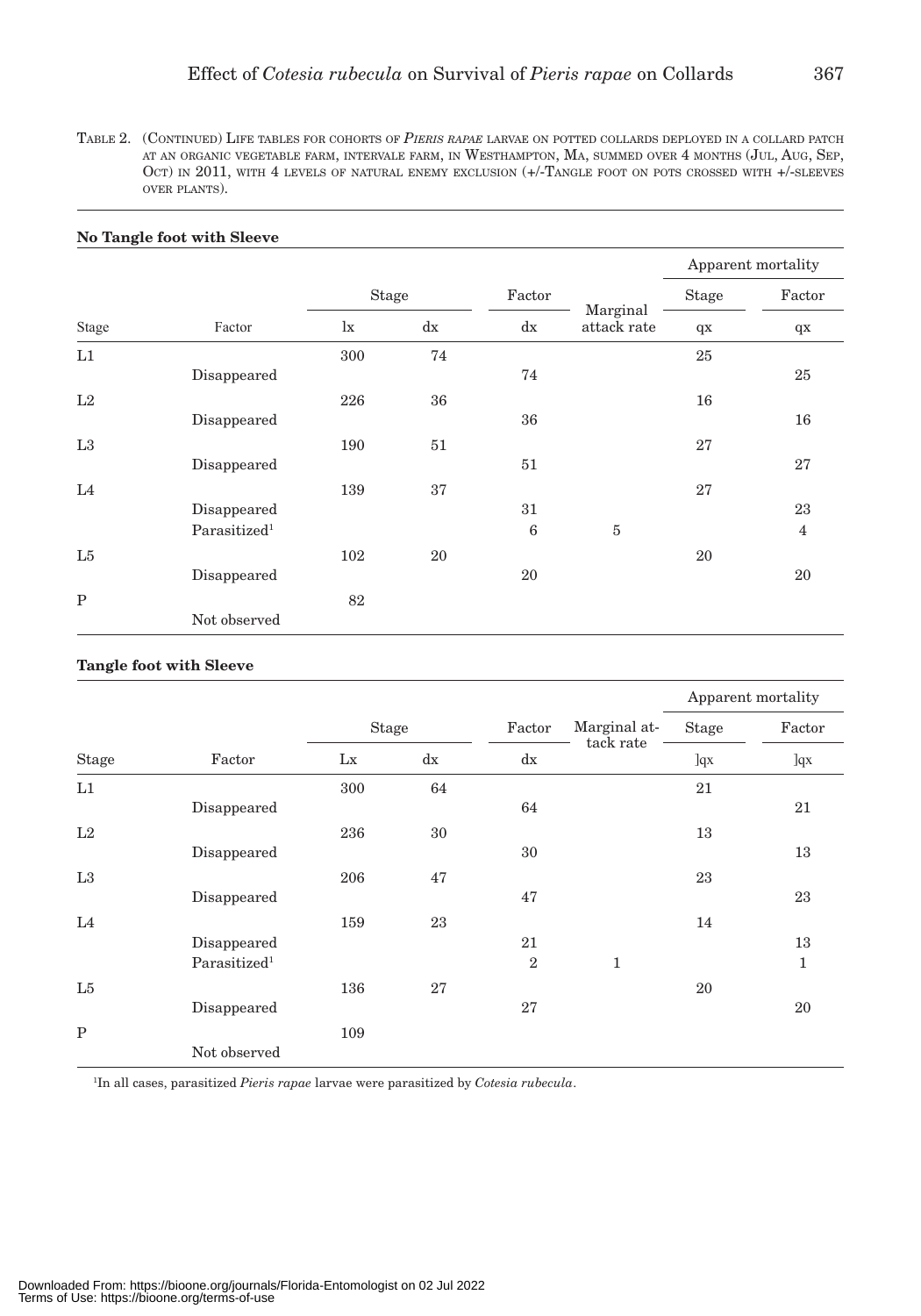of attack of 4th instars by *C. rubecula* for two uncaged cohorts).

While tanglefoot had no or perhaps a marginally significant effect on survival of cohorts, sleeves were successful at reducing parasitism: survival of cohorts to pupae was much higher for cohorts with sleeves  $(31.8 \pm 6.9%)$  than without  $(3.3 \pm 2.7\%)$ . This suggests that parasitism rather than predation by ground predators was responsible for most *P. rapae* mortality in late instars (fourths), while, in contrast, predation by grounddwelling predators was likely responsible for most *P. rapae* mortality in early instars (first through third), apart from failure of transplanted larvae to settle and feed. However, since this study was designed to estimate the effects of parasitism, our insights into predation are limited.

Our estimates of parasitism are likely to be underestimates for 2 reasons. First, parasitism in the field, measured visually, was determined to be only 94% accurate and was always in the direction of an underestimate. Secondly, parasitism rates in the cohort data were influenced by the problem of simultaneous mortality, since some larvae disappeared steadily in all exposed treatments, likely due to predation. As a correction for this issue, we calculated the underlying marginal rates of parasitism, which revealed underlying parasitoid attack rates that averaged 13 percentage points higher (59.5% vs 72.5%) than apparent mortality due to parasitism (Table 2) (Elkinton et al. 1992).

Our results are consistent with a study conducted in New Zealand that assessed the rates of parasitism of *P. rapae* by both *C. rubecula* and *C. glomerata* (Cameron & Walker 2002). It is clear that in western Massachusetts *C. rubecula* is now the dominant parasitoid of *P. rapae* and has displaced *C. glomerata,* as it did at many of the New Zealand sites studied by Cameron & Walker (2002) and in parts of North America (Biever 1992; Van Driesche 2008; Herlihy et al. 2012). In Massachusetts, *C. rubecula* attacked *P. rapae* at a higher rate in our 2011 cohort study than did *C. glomerata* in a previous study in 1985 and 1986 (Van Driesche 1988), in the same area before the introduction of *C. rubecula*. In general our results were similar to those found by Cameron & Walker (2002) in *P. rapae* populations with and without *C. rubecula*.

As expected, in comparison to the earlier study (Van Driesche 1988), the survival pattern of *P. rapae* has changed significantly since the introduction of *C. rubecula*. In the 1980s study, survival of *P. rapae* declined steadily throughout all life stages in the first generation each year. During the second, third, and fourth host generations, *C. glomerata* (the dominant parasitoid) caused approximately a 50% decrease in survival between the fifth instar and pupal stage. Since the displacement of *C. glomerata* by *C. rubecula*, the decrease in survival of *P. rapae* is now both steeper (72.5%) and earlier, occurring between the fourth and fifth instars. This is an important result for organic vegetable growers because earlier mortality of *P. rapae* caterpillars reduces damage per larva.

*Cotesia glomerata* in western Massachusetts is now a less common species, but one that remains a component of the *P. rapae*/collards agroecosystem (Van Driesche 2008). Partial displacement of *C. glomerata* from *P. rapae* means its density on the landscape as a whole is also likely to be lower, which should help reduce its parasitism rates to native pierids such as *Pieris oleracea* Harris (Herlihy 2012).

#### **ACKNOWLEDGEMENTS**

The authors thank Rick Tracy and Maureen Dempsey of Intervale Farm for use of their property. The authors also thank David Wagner of the University of Connecticut and Elizabeth Jakob of the University of Massachusetts for their guidance. This material is based upon work supported by the National Institute of Food and Agriculture, U.S. Department of Agriculture, the Massachusetts Agricultural Experiment Station and the Department of Plant, Soil and Insect Sciences under Project number MAS00957 (Publication number 3485).

#### REFERENCES CITED

- BIEVER, K. D. 1992. Distribution and occurrence of *Cotesia rubecula* (Hymenoptera: Braconidae), a parasite of *Artogeia rapae* in Washington and Oregon. J. Econ. Entomol. 85: 739-742.
- CAMERON, P. J., AND WALKER, G. P. 2002. Field evaluation of *Cotesia rubecula* (Hymenoptera: Braconidae), an introduced parasitoid of *Pieris rapae* (Lepidoptera: Pieridae) in New Zealand. Environ. Entomol. 31: 367-374.
- CLAUSEN, C. P. 1978. Introduced Parasites and Predators of Arthropod Pests and Weeds: A World Review. USDA Agriculture Handbook No. 480, Washington, D.C.
- CORTESERO, A. M., DE MOARES, C. M., STAPEL, J. O., TUM-LINSON, J. H., AND LEWIS, W. J. 1997. Comparisons and contrasts in host-foraging strategies of two larval parasitoids with different degrees of host specificity. J. Chem. Ecol. 23: 1589-1606.
- ELKINTON, J. S., BUONACCORSI, J. P., BELLOWS, T. S. JR., AND VAN DRIESCHE, R. G. 1992. Marginal attack rate, k-values and density dependence in the analysis of contemporaneous mortality factors. Res. Pop. Ecol. 34: 29-44.
- HARVEY, J. A. 2000. Dynamic effects of parasitism by an endoparasitoid wasp on the development of two host species: implications for host quality and parasitoid fitness. Ecol. Entomol. 25: 267-278.
- HARVEY, J. A., JERVIS, M. A., GOLS, R., JIANG NANQING, AND VET, L. E. M. 1999. Development of the parasitoid, *Cotesia rubecula* (Hymenoptera: Braconidae) in *Pieris rapae* and *Pieris brassicae* (Lepidoptera: Pieridae) evidence for host regulation. J. Insect Physiol. 45: 173-182.